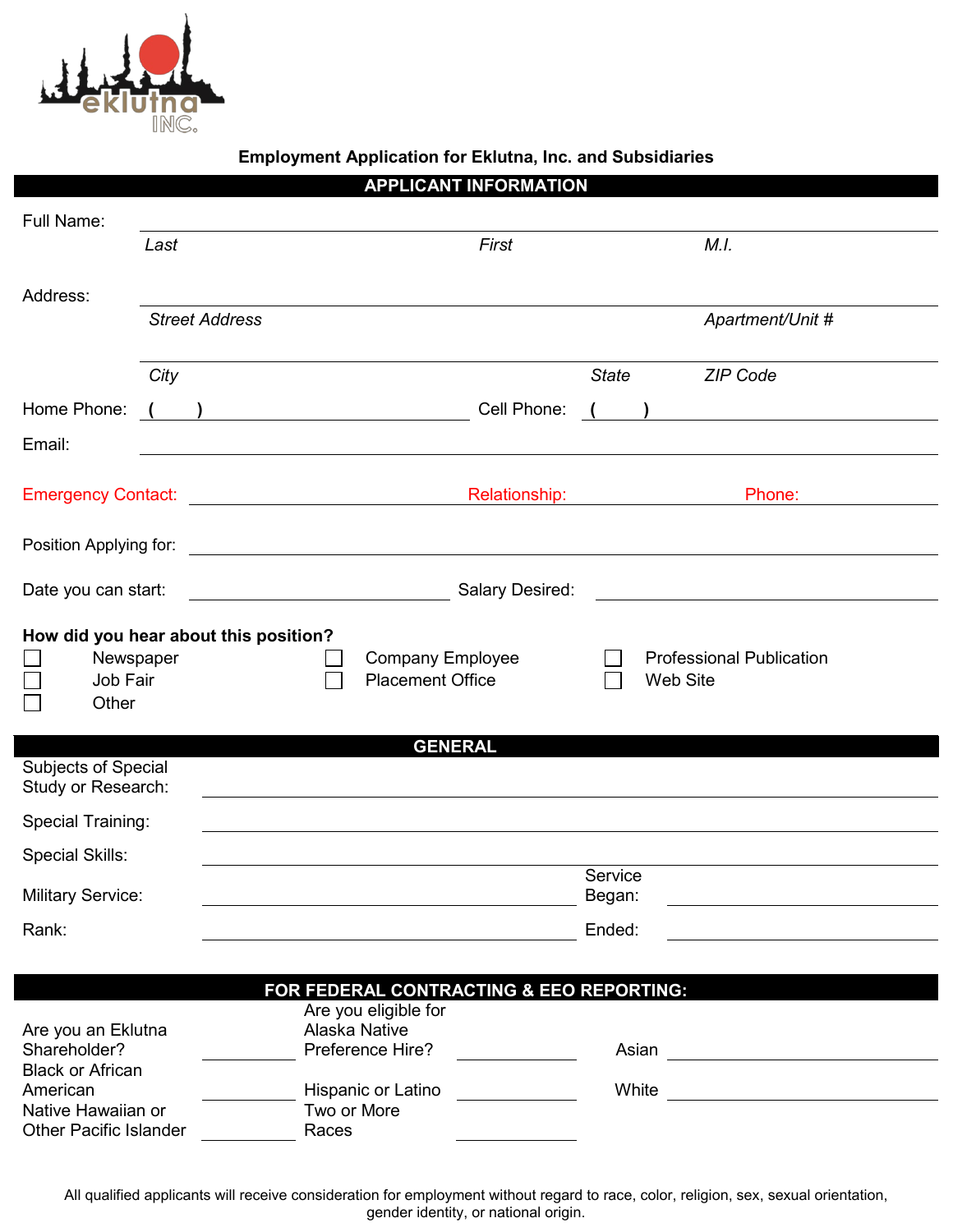| <b>WORK HISTORY</b> |  |  |
|---------------------|--|--|
|                     |  |  |

| Job Title:              |  |  |  |
|-------------------------|--|--|--|
|                         |  |  |  |
|                         |  |  |  |
|                         |  |  |  |
|                         |  |  |  |
|                         |  |  |  |
|                         |  |  |  |
|                         |  |  |  |
|                         |  |  |  |
| Job Title:              |  |  |  |
|                         |  |  |  |
|                         |  |  |  |
|                         |  |  |  |
|                         |  |  |  |
|                         |  |  |  |
|                         |  |  |  |
|                         |  |  |  |
|                         |  |  |  |
| City:                   |  |  |  |
|                         |  |  |  |
| Job Title:              |  |  |  |
| <b>Supervisor Name:</b> |  |  |  |
|                         |  |  |  |